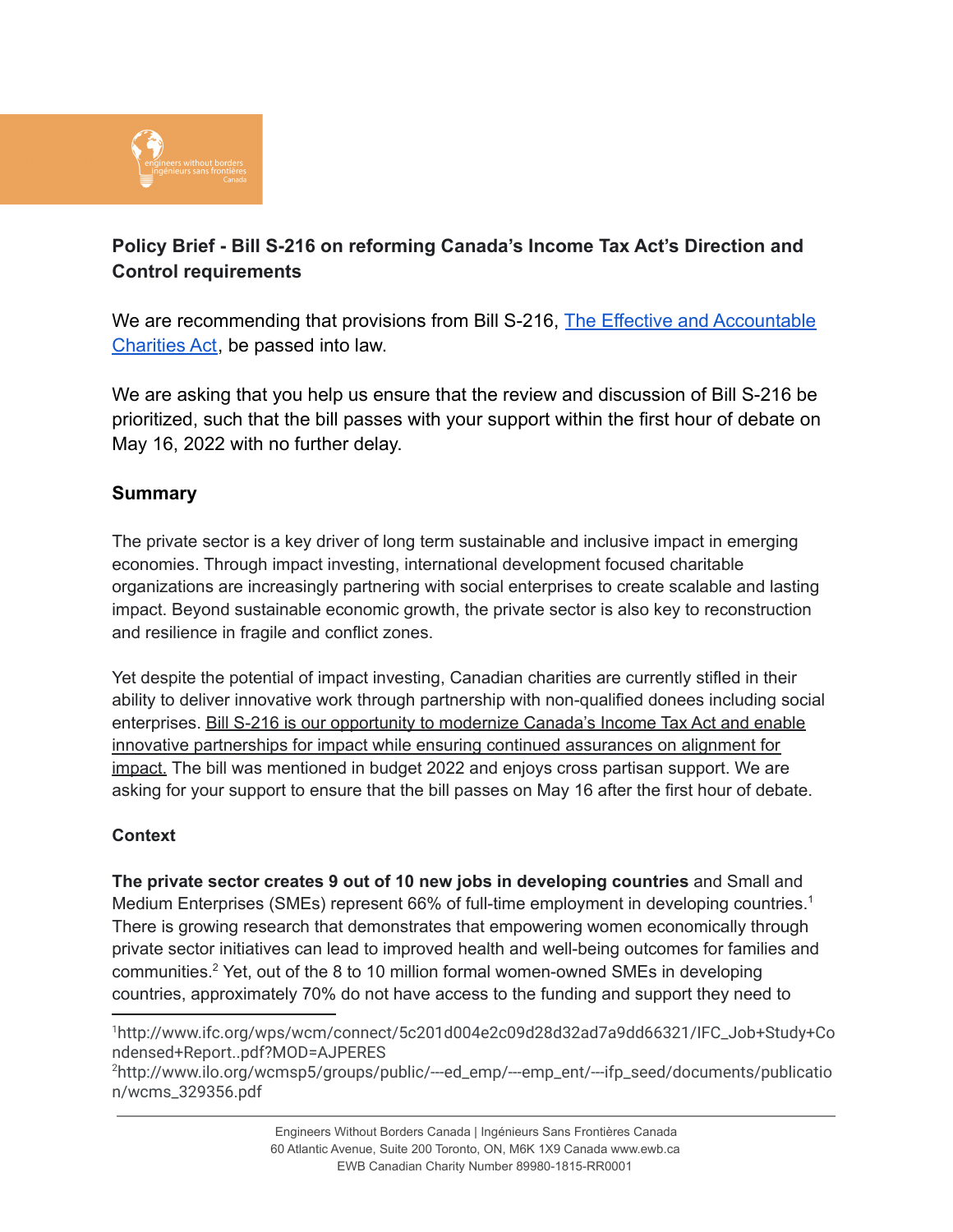succeed. 3,4 Beyond sustainable economic growth in peaceful countries, **in fragile and conflict zones, "numerous companies are implementing strategies for positive impact** into their core operations"<sup>5</sup> and when it is urgent to reach communities affected by conflict, it is often business networks that enable urgent support to reach the most vulnerable. Rebuilding in Ukraine could be helped by business efforts, especially if and when stewarded and catalyzed by charitable organizations' strategy and impact goals. But for that, charities need to be enabled to work effectively with the private sector.

The global community recognizes the potential impact of charity+social enterprise partnerships. Impact investing is on the rise everywhere in the world, including in Canada.

**In Canada, impact investing has grown from \$2.1B to \$3.5B in assets under management between 2019 and 2021 and 25% of that capital was deployed and managed by Canadian charitable organizations, not-for-profit organizations and Foundations. <sup>6</sup>** These changes have also been accelerating elsewhere. For example, since 2000 the European Union has put in place the Social [Business](https://ec.europa.eu/growth/sectors/proximity-and-social-economy/social-economy-eu/social-enterprises_en) Initiative that has spearheaded financial regulations modernization and ecosystem building efforts to accelerate impact investing both for their own sustainable economic growth and as a lever for global development impact.

Regrettably, from a policy perspective Canada is far behind peer jurisdictions. Our impact in the world is held back as a consequence. We at EWB Canada have first hand experience of the unnecessary costs triggered by outdated Direction and Control requirements currently existing in the Income Tax Act.

EWB Canada is an organization bringing together close to 2,000 members from across Canada each year to learn and take action on technology, innovation and global development issues. We have a decade of experience supporting early stage technology startups to deliver access to basic needs in hard to serve communities in Africa. We have supported hundreds of partners in Ghana, Burkina Faso, Uganda, Kenya, Ethiopia, Zambia and Malawi. We have made impact investments to promote climate resilient agriculture practices in Ethiopia, we have supported safe and sanitary low cost housing solutions to slum dwellers in Kenya, we have de-risked FinTechs offering unsecured micro-credit to shop owners in Uganda - to name a few of our successful initiatives. All of that was achieved through partnership with private sector companies

<sup>&</sup>lt;sup>3</sup>http://www.ilo.org/wcmsp5/groups/public/---ed\_emp/---emp\_ent/---ifp\_seed/documents/publicatio n/wcms\_329356.pdf

<sup>5</sup> writes ICRC President Peter Maurer in a new report from the Global Agenda Council on Fragility, Violence & Conflict. <sup>4</sup> http://www.goldmansachs.com/our-thinking/public-policy/gmi-folder/gmi-report-pdf.pdf

<sup>6</sup> <https://www.cafiid.ca/stateofthesector>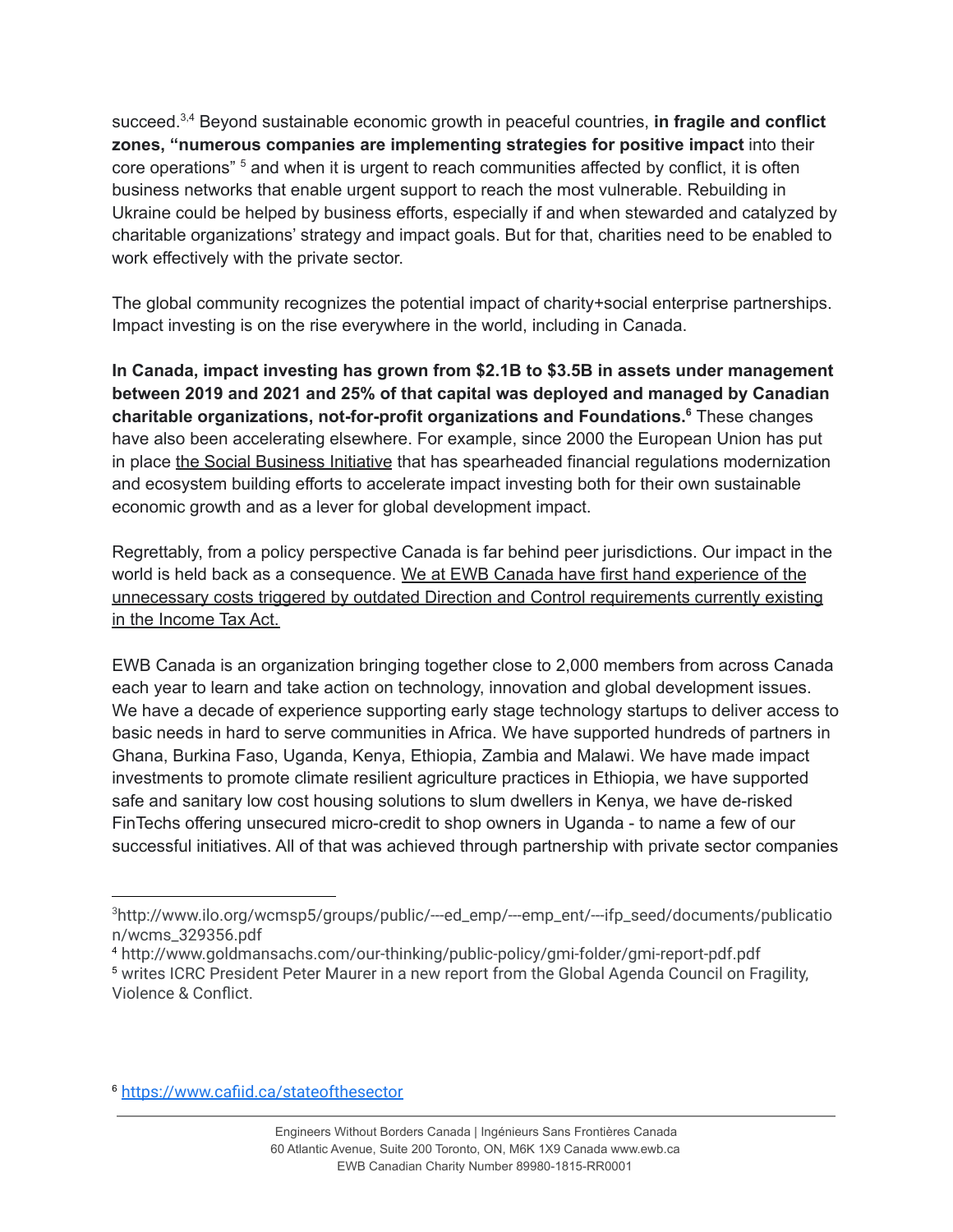and all of that under the current Direction and Control regime. Then why change anything, one might ask?

In our experience, direction and control requirements have:

- Imposed a ~20% penalty on our capital investments by creating unnecessary legal costs to backstop and document the minutiae of compliance.
- Limited the types of capital structures we utilize, typically away from modern, nimble and adaptable partnership agreements such as Simple Agreements for Future Equity (SAFE) that are used in most of the startup ecosystem, making Canadian partners like us less suitable and desirable.
- Forced us to limit, prescribe and police the operational decisions made by our partners, instead of supporting them in their own capacity to adapt and decide their own course of action ; which leads to unhealthy and ineffective partnership dynamics.
- Created onerous and misaligned reporting requirements for start up businesses who already have a hard enough time building viable solutions in some of the hardest markets on earth - diverting precious resources of time and attention away from outcomes and impact and toward reporting and control on inputs.

Despite these constraints we have stayed the course - because the potential for exponential impact when working with social enterprises still dwarfs the initial costs of doing the work. Our results prove us right. Millions of people today benefit from improved standards of living thanks to the catalytic innovation work of Engineers Without Borders Canada. Every dollar of charitable donation we have deployed has generated a 20x magnification of impact which is exactly what the United Nations is calling for in order to achieve the Sustainable Development Goals. Replacing Direction and Control by new, outcome based requirements would free us from unnecessary drag at the outset of each partnership and our level of impact could be at least 30% higher at the start of projects, then compounded 20x throughout the life of our work.

The Direction and Control requirements in Canada's Income Tax Act are from the 1950s. It is time to modernize legislation to meet today's reality.

Bill S-216 amends the Income Tax Act to permit charities to provide their resources to a person who is not a qualified donee, provided that they take reasonable steps to ensure those resources are used exclusively for a charitable purpose.

Bill S-222, passed by the Senate of Canada in December 2021 (now reintroduced in this sitting of Parliament as Bill S-216), proposes small yet impactful changes that will modernize Canada's guidance for charitable actors in line with the global standards of other partner countries such as the United States, UK, EU or Australia. The Senate approval of this Bill is also in line with previous Senate and Parliamentary Committee [reports](https://sencanada.ca/en/info-page/parl-42-1/cssb-catalyst-for-change/), as well as those of [charitable](https://www.canada.ca/en/revenue-agency/programs/about-canada-revenue-agency-cra/corporate-reports-information/advisory-committee-charitable-sector.html#8) sector [advisory](https://www.canada.ca/en/revenue-agency/programs/about-canada-revenue-agency-cra/corporate-reports-information/advisory-committee-charitable-sector.html#8) bodies, calling on such a legislative update.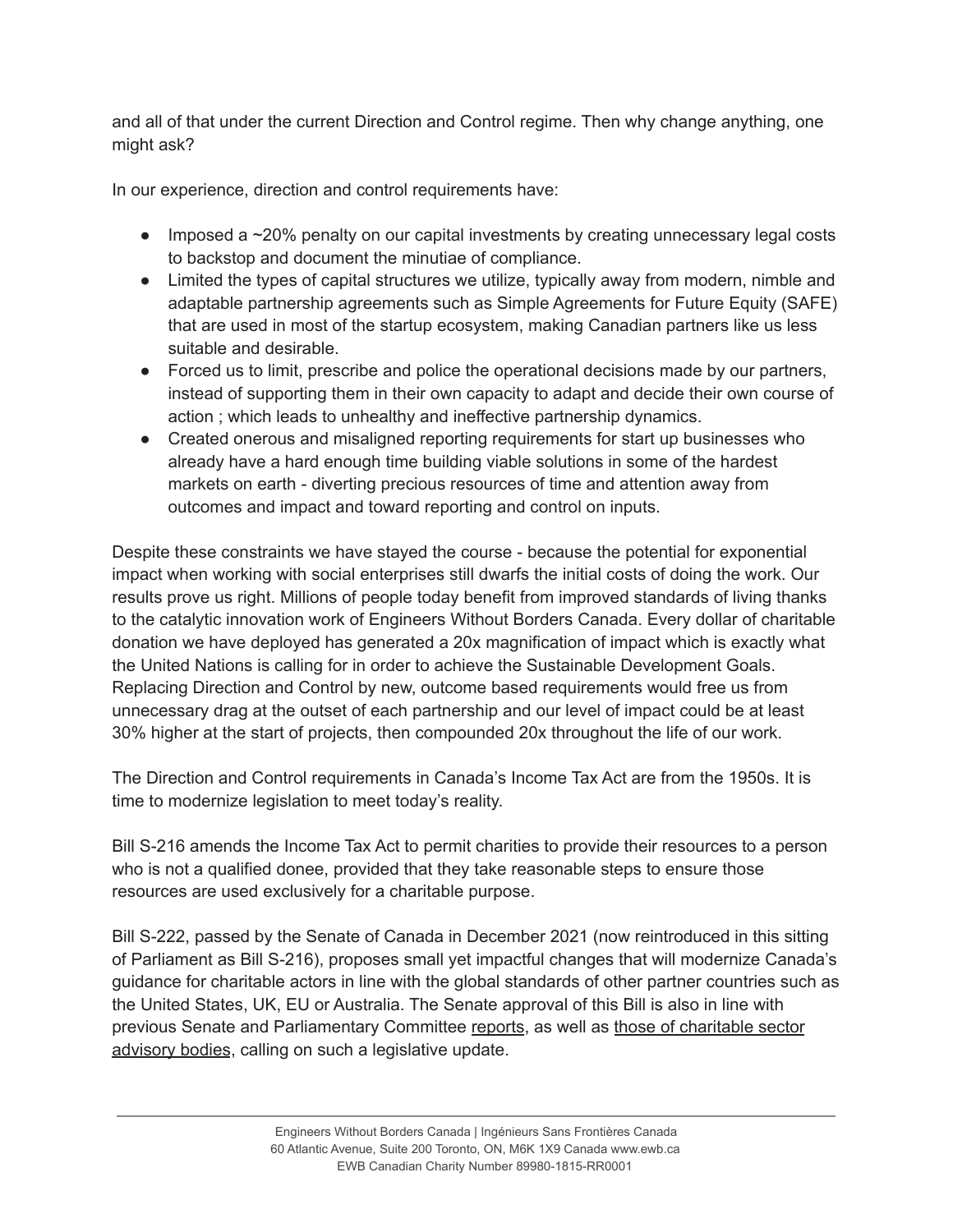Bill S-216 would replace the requirement for a charity to exercise "direction and control" over their non-charity partner with a requirement for the charity to take reasonable steps to ensure all of the funds contributed to the project are used exclusively to further a charitable purpose. This provision protects charitable and public dollars while providing a framework to create more equal collaborations or relationships. Charities will be required to demonstrate 'resource accountability' and as they do so, will balance the need to demonstrate effective stewardship and accountability for funding to a non-charity with a more modern, respectful approach to creating relationships with non-charities.

The introduction of "resource accountability" in proposed Bill S-216, Canada's charities will continue to be accountable for using resources towards declared charitable purposes. However, they will no longer have to prove that everything they do (including the work of their partners), is their 'own activities', by exercis[ing] full "direction and control" over every activity of their partners.

## **Other jurisdictions have already made equivalent changes.**

The USA, the UK and Europe, to name a few, have already moved ahead with equivalent changes and their impact investing ecosystems are gaining significant momentum as a result both domestically and internationally. In fact, frameworks exist already to ensure accountability on results and impact. <sup>7</sup> See for example the work of the European Union on impact measurement. 8

# **The Bill has garnered significant support across Canada**

The Special Senate Committee on the Charitable Sector's report Catalyst for [Change:](https://sencanada.ca/en/info-page/parl-42-1/cssb-catalyst-for-change/) A Roadmap to a Stronger [Charitable](https://sencanada.ca/en/info-page/parl-42-1/cssb-catalyst-for-change/) Sector (recommendation #30) and the first [report](https://www.canada.ca/en/revenue-agency/programs/about-canada-revenue-agency-cra/corporate-reports-information/advisory-committee-charitable-sector/report-advisory-committee-charitable-sector-february-2021.html) of the Advisory [Committee](https://www.canada.ca/en/revenue-agency/programs/about-canada-revenue-agency-cra/corporate-reports-information/advisory-committee-charitable-sector/report-advisory-committee-charitable-sector-february-2021.html) on the Charitable Sector (recommendation #1) recommended reforming [direction](https://www.millerthomson.com/wp-content/uploads/2021/02/Making-It-Easier-to-Do-Good-executed_.pdf) and control rules. Additionally, 34 charity lawyers signed a letter in support of direction and control [reforms.](https://www.millerthomson.com/wp-content/uploads/2021/02/Making-It-Easier-to-Do-Good-executed_.pdf)

#### **It is urgent to act now**

Regrettably, as a private bill, the Effective and [Accountable](https://www.parl.ca/DocumentViewer/en/44-1/bill/S-216/third-reading) Charities Act is not receiving the attention it deserves. It is urgent to pass Bill S-216. We believe that Bill S-216 should and will receive cross-party support because **improving our impact in the world, especially in a time of increasing conflict, is not a political issue. Doing our best to help is a shared Canadian value.** While changes to the ITA Direction and Control requirements were supported "in spirit" in the most recent budget, it is urgent that the bill be passed in parliament.

<sup>7</sup> <https://onlinelibrary.wiley.com/doi/10.1002/csr.2235>

<sup>8</sup> <https://op.europa.eu/en/publication-detail/-/publication/0c0b5d38-4ac8-43d1-a7af-32f7b6fcf1cc>